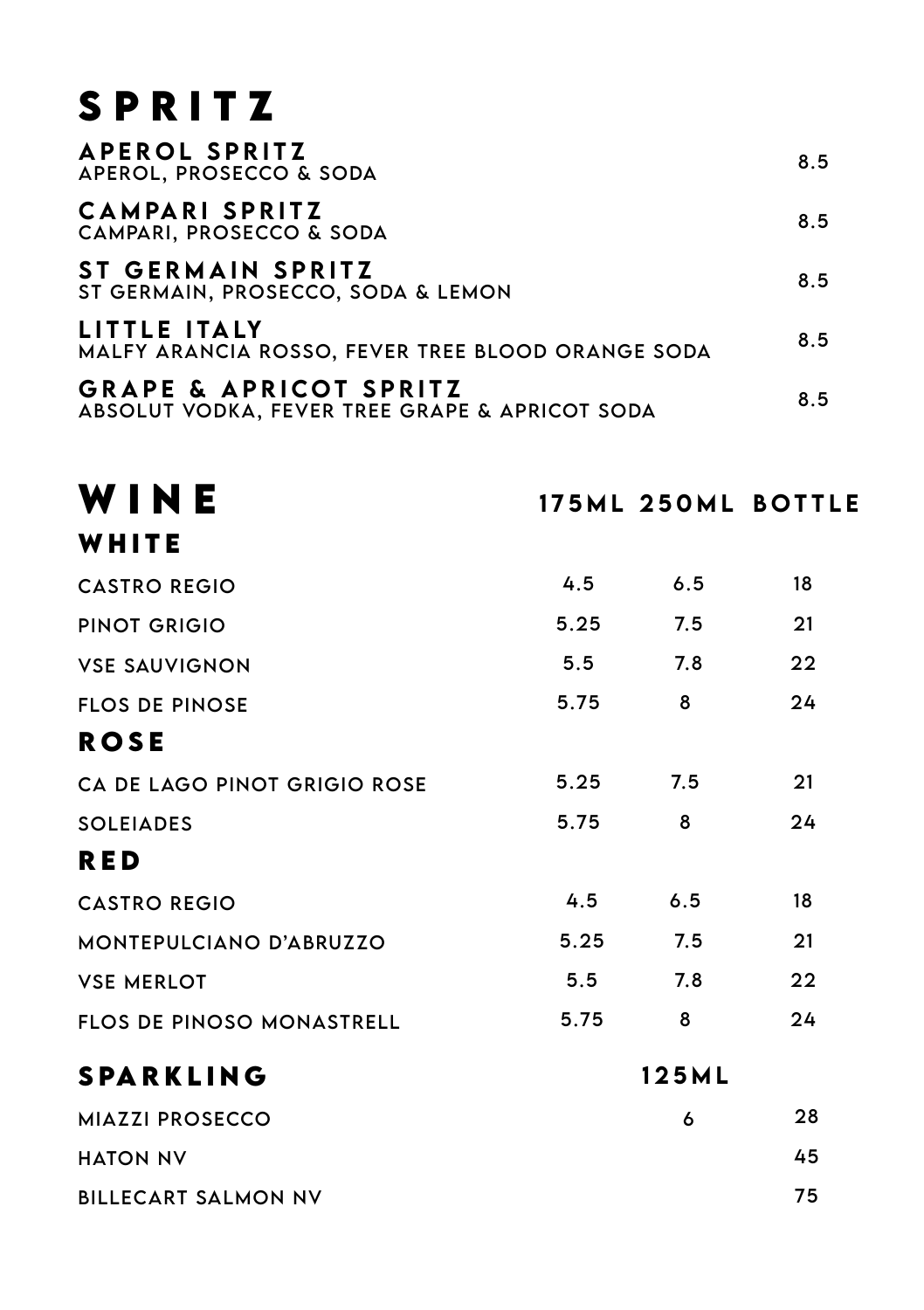# **COCKTAILS**

| <b>MARGARITA</b> (CLASSIC OR SPICY)<br>TEQUILA OLMECA GOLD, COINTREAU, LIME & SALT RIM<br>PURPLE FAIRY<br>9<br>ABSOLUT KURANT, BLUE CURACAO, GRENADINE,<br>LEMONADE & CRANBERRY JUICE<br>TING WRAY<br>9<br>WRAY, BLUE CURACAO & TING<br>DARK AND STORMY<br>HAVANA 7, LIME, SUGAR SYRUP, BITTERS & GINGER BEER<br><b>BLUEBERRY MOJITO</b><br>HAVANA 3, SUGAR SYRUP, SODA, MINT, LIME & BLUEBERRIES<br>NEGRONI<br>BEEFEATER, CAMPARI & MARTINI ROSSO<br>MAGIC GARDEN SMASH<br>ABSOLUT PEAR, ST GERMAIN ELDERFLOWER LIQUEUR,<br>LEMON, SODA, CUCUMBER & MINT | PALOMA<br>OLMECA SILVER TEQUILA, GRAPEFRUIT & SODA | 8.5 |
|-----------------------------------------------------------------------------------------------------------------------------------------------------------------------------------------------------------------------------------------------------------------------------------------------------------------------------------------------------------------------------------------------------------------------------------------------------------------------------------------------------------------------------------------------------------|----------------------------------------------------|-----|
|                                                                                                                                                                                                                                                                                                                                                                                                                                                                                                                                                           |                                                    | 8.5 |
|                                                                                                                                                                                                                                                                                                                                                                                                                                                                                                                                                           |                                                    |     |
|                                                                                                                                                                                                                                                                                                                                                                                                                                                                                                                                                           |                                                    |     |
|                                                                                                                                                                                                                                                                                                                                                                                                                                                                                                                                                           |                                                    | 8.5 |
|                                                                                                                                                                                                                                                                                                                                                                                                                                                                                                                                                           |                                                    | 8.5 |
|                                                                                                                                                                                                                                                                                                                                                                                                                                                                                                                                                           |                                                    | 8.5 |
|                                                                                                                                                                                                                                                                                                                                                                                                                                                                                                                                                           |                                                    | 8.5 |

### **PITCHERS**

GLASS PITCHER

| <b>PIMMS</b><br>PIMMS, LEMONADE & FRUIT GARNISH                                                     | 8.5 | 22 |
|-----------------------------------------------------------------------------------------------------|-----|----|
| <b>SANGRIA</b> (WHITE OR RED)<br>BEEFEATER GIN, LICOR 43, RED WINE, ORANGE JUICE<br>& CHOPPED FRUIT | 8.5 | 22 |
| MAI TAI<br>HAVANA ESPECIAL, HAVANA 3 YEAR, DISARONNO,<br><b>ORANGE JUICE &amp; PINEAPPLE JUICE</b>  | 95  | 25 |
| <b>APEROL SPRITZ</b><br>APEROL, PROSECCO & SODA                                                     | 8.5 | つつ |